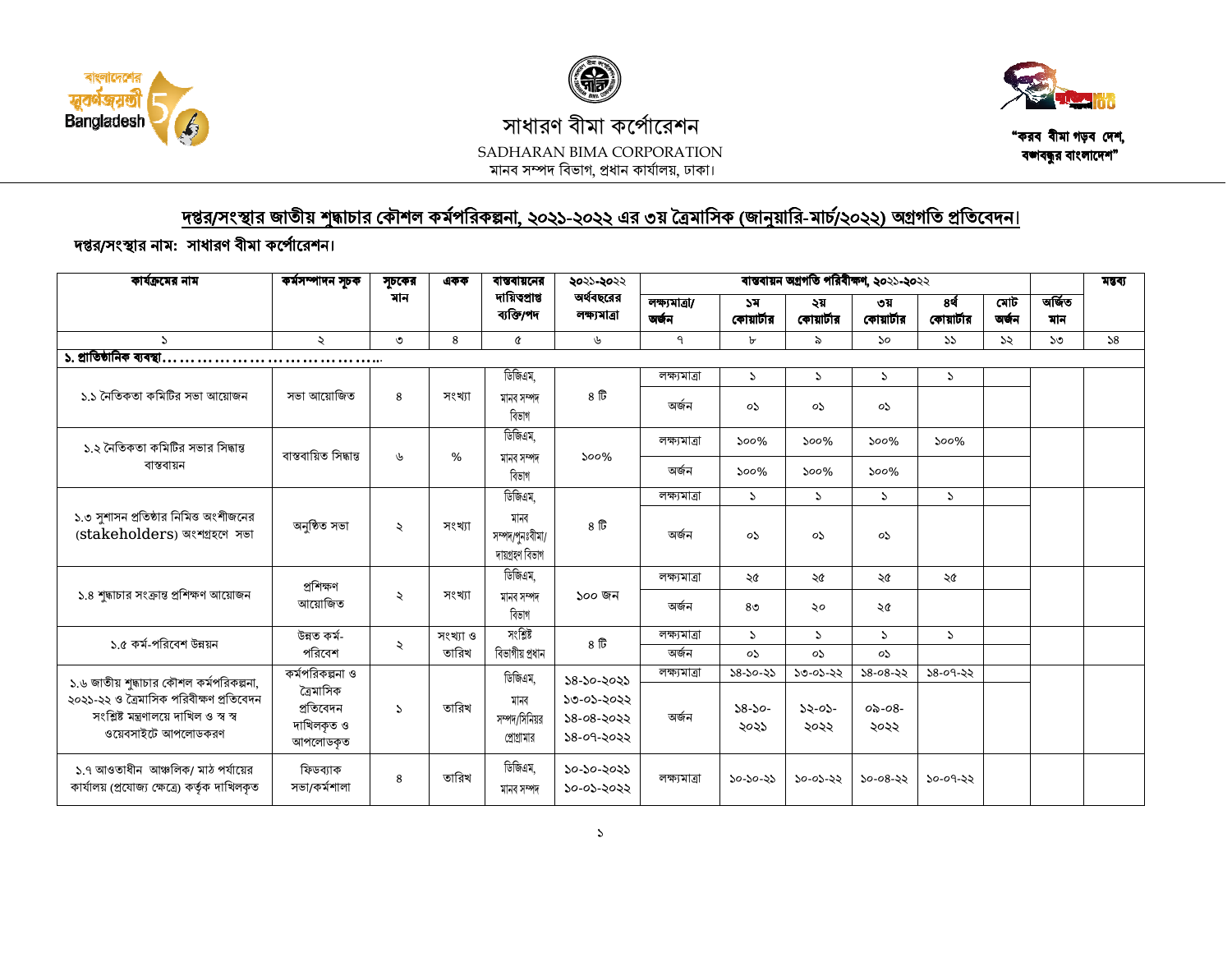







"করব বীমা গড়ব দেশ, বজ্ঞাবন্ধুর বাংলাদেশ"

| কার্যক্রমের নাম                                                                       | কর্মসম্পাদন সূচক                       | সূচকের               | একক    | বান্তবায়নের                 | ২০২১-২০২২                 | বাস্তবায়ন অগ্রগতি পরিবীক্ষণ, ২০২১-২০২২ |                  |                          |                     |                  |                                                 |                     | মন্তব্য                 |  |
|---------------------------------------------------------------------------------------|----------------------------------------|----------------------|--------|------------------------------|---------------------------|-----------------------------------------|------------------|--------------------------|---------------------|------------------|-------------------------------------------------|---------------------|-------------------------|--|
|                                                                                       |                                        | মান                  |        | দায়িত্প্ৰাপ্ত<br>ব্যক্তি/পদ | অর্থবছরের<br>লক্ষ্যমাত্ৰা | লক্ষ্যমাত্ৰা/<br>অৰ্জন                  | ১ম<br>কোয়ার্টার | ২য়<br>কোয়ার্টার        | ৩য়<br>কোয়ার্টার   | 8ई<br>কোয়ার্টার | মোট<br>অৰ্জন                                    | অৰ্জিত<br>মান       |                         |  |
| $\sum$                                                                                | $\ddot{\mathcal{L}}$                   | ৩                    | 8      | ৫                            | ৬                         | ٩                                       | $\mathbf{r}$     | ৯                        | 50                  | 55               | $\mathcal{S}$                                   | $50^{\circ}$        | 58                      |  |
| জাতীয় শুদ্ধাচার কৌশল কর্মপরিকল্পনা ও<br>পরিবীক্ষণ প্রতিবেদনের ওপর ফিডব্যাক<br>প্ৰদান | অনুষ্ঠিত                               |                      |        | বিভাগ                        | ১০-০৪-২০২২<br>১০-০৭-২০২২  | অৰ্জন                                   | ২৫-০৯-<br>২০২১   | ২৬-১০-<br>২০২১           | $28 - 00 -$<br>২০২২ |                  |                                                 |                     |                         |  |
| ১.৮ শুদ্ধাচার পুরস্কার প্রদান এবং                                                     |                                        |                      |        | ডিজিএম.                      | ৩০-০৬-                    | লক্ষ্যমাত্ৰা                            | $-$              | $\overline{\phantom{a}}$ | $-1$                | ৩০-০৬-<br>২২     |                                                 |                     |                         |  |
| পুরস্কারপ্রাপ্তদের তালিকা ওয়েবসাইটে প্রকাশ                                           | প্রদত্ত পুরস্কার                       | S.                   | তারিখ  | মানব সম্পদ<br>বিভাগ          | ২০২২                      | অৰ্জন                                   |                  |                          |                     |                  |                                                 |                     |                         |  |
|                                                                                       |                                        |                      |        |                              |                           |                                         |                  |                          |                     |                  |                                                 |                     |                         |  |
| ২.১ ২০২১-২২ অর্থ বছরের ক্রয়-পরিকল্পনা                                                | ক্রয়-পরিকল্পনা                        |                      |        |                              |                           | লক্ষ্যমাত্ৰা                            |                  |                          |                     |                  |                                                 | সংস্থার কোন প্রকল্প |                         |  |
| (প্রকল্পের অনুমোদিত বার্ষিক ক্রয়<br>পরিকল্পনাসহ) ওয়েবসাইটে প্রকাশ                   | ওয়েবসাইটে<br>প্ৰকাশিত                 | $\ddot{\mathcal{L}}$ | তারিখ  |                              | ৩১-০৩-২০২২                | অৰ্জন                                   |                  |                          |                     |                  | চলমান না থাকায়<br>প্রকল্পের ক্ষেত্রে শুদ্ধাচার |                     |                         |  |
| ২.২ প্রকল্পের $PSC$ ও $PIC$ সভা আয়োজন                                                | সভা আয়োজিত                            | $\ddot{\mathbf{z}}$  | সংখ্যা |                              |                           | লক্ষ্যমাত্ৰা<br>অৰ্জন                   |                  |                          |                     |                  |                                                 | সূচক গুলো কৰ্ম      | পরিকল্পনায় অন্তর্ভুক্ত |  |
| ২.৩ বাৰ্ষিক উন্নয়ন কৰ্মসূচি বাস্তবায়ন                                               | বাৰ্ষিক উন্নয়ন<br>কৰ্মসূচি            | ź.                   | $\%$   |                              |                           | লক্ষ্যমাত্ৰা                            |                  |                          |                     |                  |                                                 | করা হয়নি           |                         |  |
|                                                                                       | বান্তবায়িত                            |                      |        |                              |                           | অৰ্জন                                   |                  |                          |                     |                  |                                                 |                     |                         |  |
| ২.৪ প্রকল্প সমাপ্তি শেষে প্রকল্পের সম্পদ<br>(যানবাহন, কম্পিউটার, আসবাবপত্র ইত্যাদি)   | প্রকল্পের সম্পদ<br>বিধি মোতাবেক        | $\ddot{\sim}$        | তারিখ  |                              |                           | লক্ষ্যমাত্ৰা                            |                  |                          |                     |                  |                                                 |                     |                         |  |
| বিধি মোতাবেক হস্তান্তর করা                                                            | হস্তান্তরিত                            |                      |        |                              |                           | অৰ্জন                                   |                  |                          |                     |                  |                                                 |                     |                         |  |
|                                                                                       |                                        |                      |        |                              |                           |                                         |                  |                          |                     |                  |                                                 |                     |                         |  |
| ৩.১ প্রধান কার্যালয়ের কর্মকর্তা-                                                     | অনলাইনে                                |                      |        |                              | মানব সম্পদ                |                                         | লক্ষ্যমাত্ৰা     | $500\%$                  | $500\%$             | $500\%$          | $500\%$                                         |                     |                         |  |
| কর্মচারীদের ডিজিটাল হাজিরা<br>নিশ্চিতকরণ                                              | নিশ্চিতকৃত                             | 8                    | $\%$   | বিভাগ.<br>প্ৰঃকাঃ            | $500\%$                   | অৰ্জন                                   | $500\%$          | $500\%$                  | $500\%$             |                  |                                                 |                     |                         |  |
|                                                                                       | ন্যুনতম ৪টি                            |                      |        |                              |                           | লক্ষ্যমাত্ৰা                            | $\mathcal{L}$    | $\mathcal{L}$            | $\mathcal{L}$       | $\mathcal{L}$    |                                                 |                     |                         |  |
| ৩.২ পলিসি ইস্যুব্যবস্থা ডিজিটালাইজ<br>করা                                             | পলিসি<br>ইস্যুব্যবস্থা<br>ডিজিটালাইজকত | 8                    | সংখ্যা | সকল জোনাল<br>প্ৰধান          | $8\overline{b}$           | অৰ্জন                                   | oS.              | os                       | oS.                 |                  |                                                 |                     |                         |  |

 $\mathcal{L}$